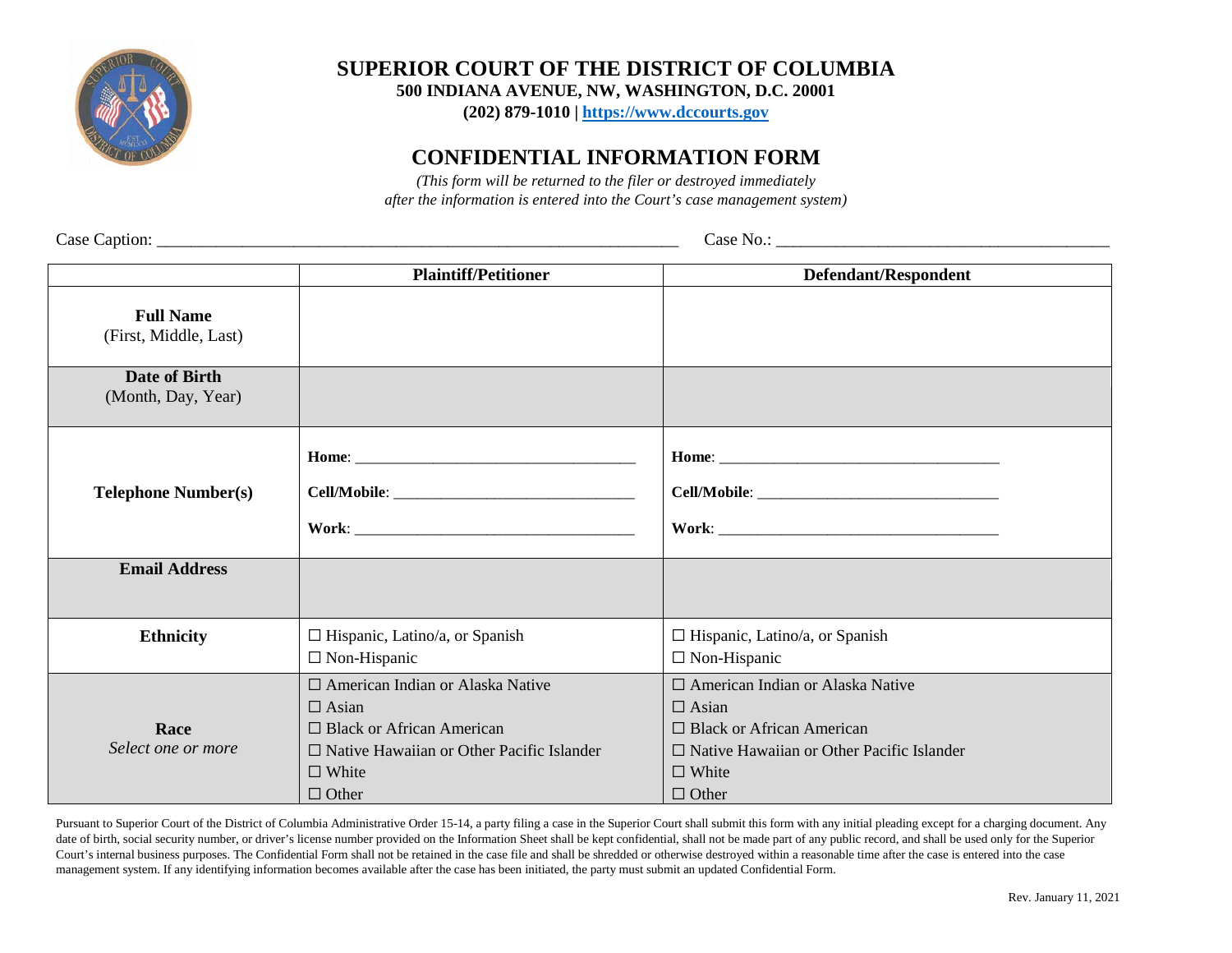|                                                                                                                                              | <b>Plaintiff/Petitioner</b><br>Defendant/Respondent                                                                                                                                                                                                                                                                                                                                                                                                                                                                                       |                                                                                                            |
|----------------------------------------------------------------------------------------------------------------------------------------------|-------------------------------------------------------------------------------------------------------------------------------------------------------------------------------------------------------------------------------------------------------------------------------------------------------------------------------------------------------------------------------------------------------------------------------------------------------------------------------------------------------------------------------------------|------------------------------------------------------------------------------------------------------------|
| <b>Police Department</b><br><b>Identification Number (PDID)</b>                                                                              |                                                                                                                                                                                                                                                                                                                                                                                                                                                                                                                                           |                                                                                                            |
| <b>Social Security Number</b><br>or Taxpayer Identification<br><b>Number</b>                                                                 |                                                                                                                                                                                                                                                                                                                                                                                                                                                                                                                                           |                                                                                                            |
| <b>Date of Death</b> (if applicable)                                                                                                         |                                                                                                                                                                                                                                                                                                                                                                                                                                                                                                                                           |                                                                                                            |
| Are you a participant of the<br><b>Address Confidentiality</b><br>Program managed by the Office<br>of Victim Services<br>and Justice Grants? | $\Box$ YES<br>$\Box$ NO<br>Please attach a copy of your Authorization Card to this form. If submitting the confidential form<br>electronically, please attach your Authorization Card via email.                                                                                                                                                                                                                                                                                                                                          |                                                                                                            |
| <b>Interpreter Needed?</b>                                                                                                                   | Interpreter needed for:<br>$\Box$ Spanish<br>$\Box$ Amharic<br>$\Box$ ASL<br>$\Box$ No interpreter needed.                                                                                                                                                                                                                                                                                                                                                                                                                                | Interpreter needed for:<br>$\Box$ Spanish<br>$\Box$ Amharic<br>$\Box$ ASL<br>$\Box$ No interpreter needed. |
| <b>ADA</b> or Other Accommodation<br>Needed?                                                                                                 | $\square$ Assisted Listening Device<br>$\square$ Assisted Listening Device<br>$\Box$ Braille<br>$\Box$ Braille<br>$\Box$ Communication Access Real-time Translation<br>$\Box$ Communication Access Real-time Translation<br>$\Box$ Court Comfort Dog<br>$\Box$ Court Comfort Dog<br>$\Box$ Literacy Assistance<br>$\Box$ Literacy Assistance<br>$\Box$ Service Animal<br>$\Box$ Service Animal<br>$\Box$ Visually Impaired-Large Print<br>$\Box$ Visually Impaired-Large Print<br>$\Box$ Wheelchair<br>$\Box$ Wheelchair<br>$\Box$ Other: |                                                                                                            |

Pursuant to Superior Court of the District of Columbia Administrative Order 15-14, a party filing a case in the Superior Court shall submit this form with any initial pleading except for a charging document. Any date of birth, social security number, or driver's license number provided on the Information Sheet shall be kept confidential, shall not be made part of any public record, and shall be used only for the Superior Court's internal business purposes. The Confidential Form shall not be retained in the case file and shall be shredded or otherwise destroyed within a reasonable time after the case is entered into the case management system. If any identifying information becomes available after the case has been initiated, the party must submit an updated Confidential Form.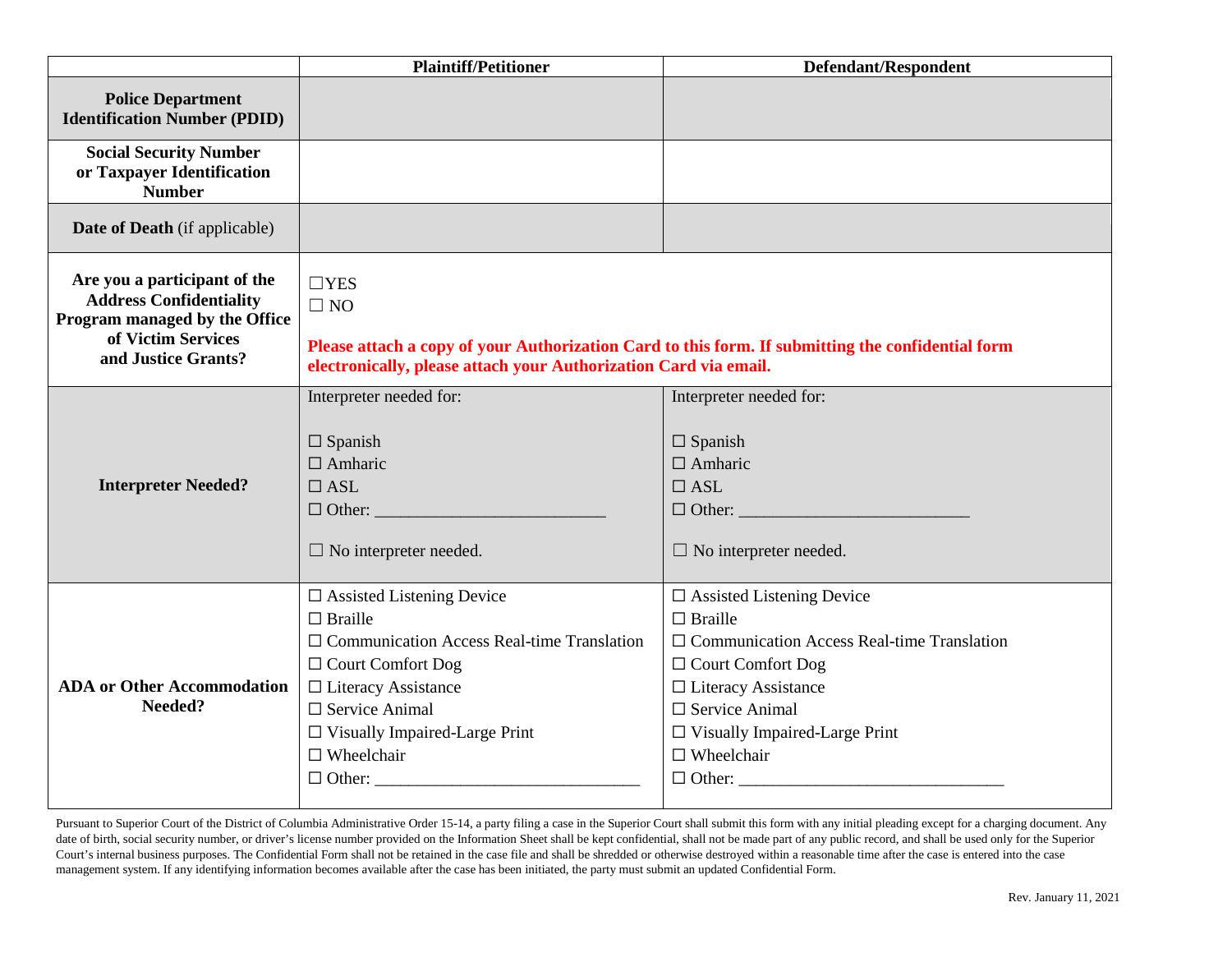## **DOMESTIC VIOLENCE CASES only**

Please indicate if any of the information below is **CONFIDENTIAL** from the defendant/respondent.

|                                                                                                                               | <b>Plaintiff/Petitioner</b><br>Defendant/Respondent                                                              |                                                                        |  |                        |
|-------------------------------------------------------------------------------------------------------------------------------|------------------------------------------------------------------------------------------------------------------|------------------------------------------------------------------------|--|------------------------|
| <b>Address</b>                                                                                                                |                                                                                                                  |                                                                        |  |                        |
| If your address is confidential<br>from respondent, please give a<br>substitute/safe address where the<br>court can reach you |                                                                                                                  |                                                                        |  |                        |
| <b>Demographics</b>                                                                                                           |                                                                                                                  | Height: Weight: Weight:                                                |  | Eye Color: Hair Color: |
| <b>Driver's License Number</b><br>(Optional)                                                                                  |                                                                                                                  |                                                                        |  |                        |
| <b>Place of Employment and</b><br><b>Address</b> (If applicable)                                                              |                                                                                                                  |                                                                        |  |                        |
|                                                                                                                               |                                                                                                                  | Did the police arrest the responent in this case? $\Box$ Yes $\Box$ No |  |                        |
| <b>Additional Questions</b>                                                                                                   | $\mu$ (am/pm)<br>What is the best time to reach you (when are you able to pick up a call)?<br>$\text{\_}(am/pm)$ |                                                                        |  |                        |

Pursuant to Superior Court of the District of Columbia Administrative Order 15-14, a party filing a case in the Superior Court shall submit this form with any initial pleading except for a charging document. Any date of birth, social security number, or driver's license number provided on the Information Sheet shall be kept confidential, shall not be made part of any public record, and shall be used only for the Superior Court's internal business purposes. The Confidential Form shall not be retained in the case file and shall be shredded or otherwise destroyed within a reasonable time after the case is entered into the case management system. If any identifying information becomes available after the case has been initiated, the party must submit an updated Confidential Form.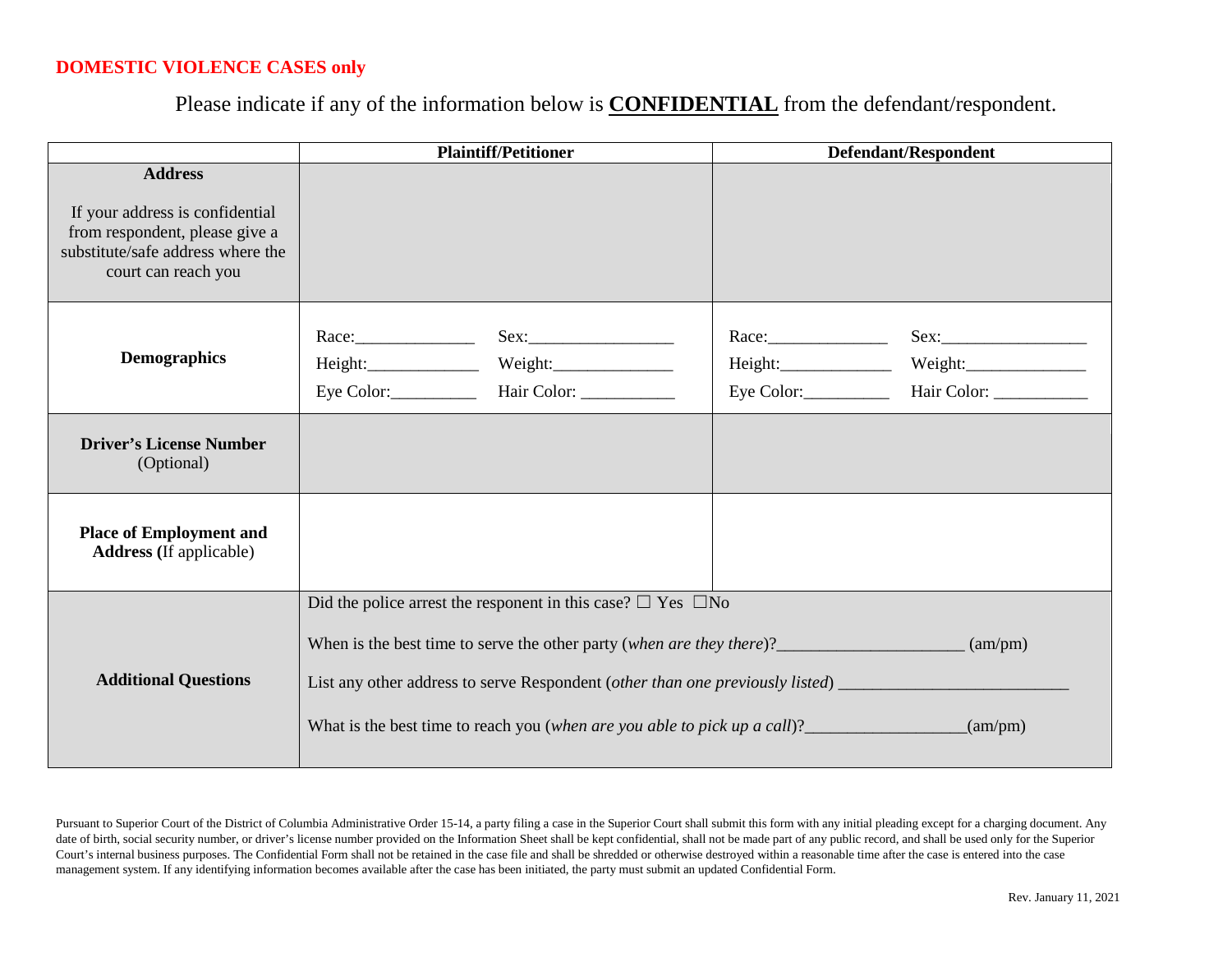## **FAMILY COURT CASES only**

|                                            | <b>Plaintiff/Petitioner</b><br>Defendant/Respondent                     |                                                                         |  |
|--------------------------------------------|-------------------------------------------------------------------------|-------------------------------------------------------------------------|--|
| <b>Driver's License Number</b>             |                                                                         |                                                                         |  |
| <b>Child's Name</b>                        | Name(s) of Child(ren):                                                  | Name(s) of Child(ren):                                                  |  |
| <b>Other's Name and</b><br>Relationship    |                                                                         |                                                                         |  |
| Type of case you are filing                |                                                                         |                                                                         |  |
| List other cases you have in<br>this Court |                                                                         |                                                                         |  |
| List cases you have in<br>another Court    |                                                                         |                                                                         |  |
| Do you have an attorney?                   | $\Box$ Yes<br>$\square$ No<br>If "Yes," what is the attorney's<br>name? | $\square$ No<br>$\Box$ Yes<br>If "Yes," what is the attorney's<br>name? |  |

Pursuant to Superior Court of the District of Columbia Administrative Order 15-14, a party filing a case in the Superior Court shall submit this form with any initial pleading except for a charging document. Any date of birth, social security number, or driver's license number provided on the Information Sheet shall be kept confidential, shall not be made part of any public record, and shall be used only for the Superior Court's internal business purposes. The Confidential Form shall not be retained in the case file and shall be shredded or otherwise destroyed within a reasonable time after the case is entered into the case management system. If any identifying information becomes available after the case has been initiated, the party must submit an updated Confidential Form.